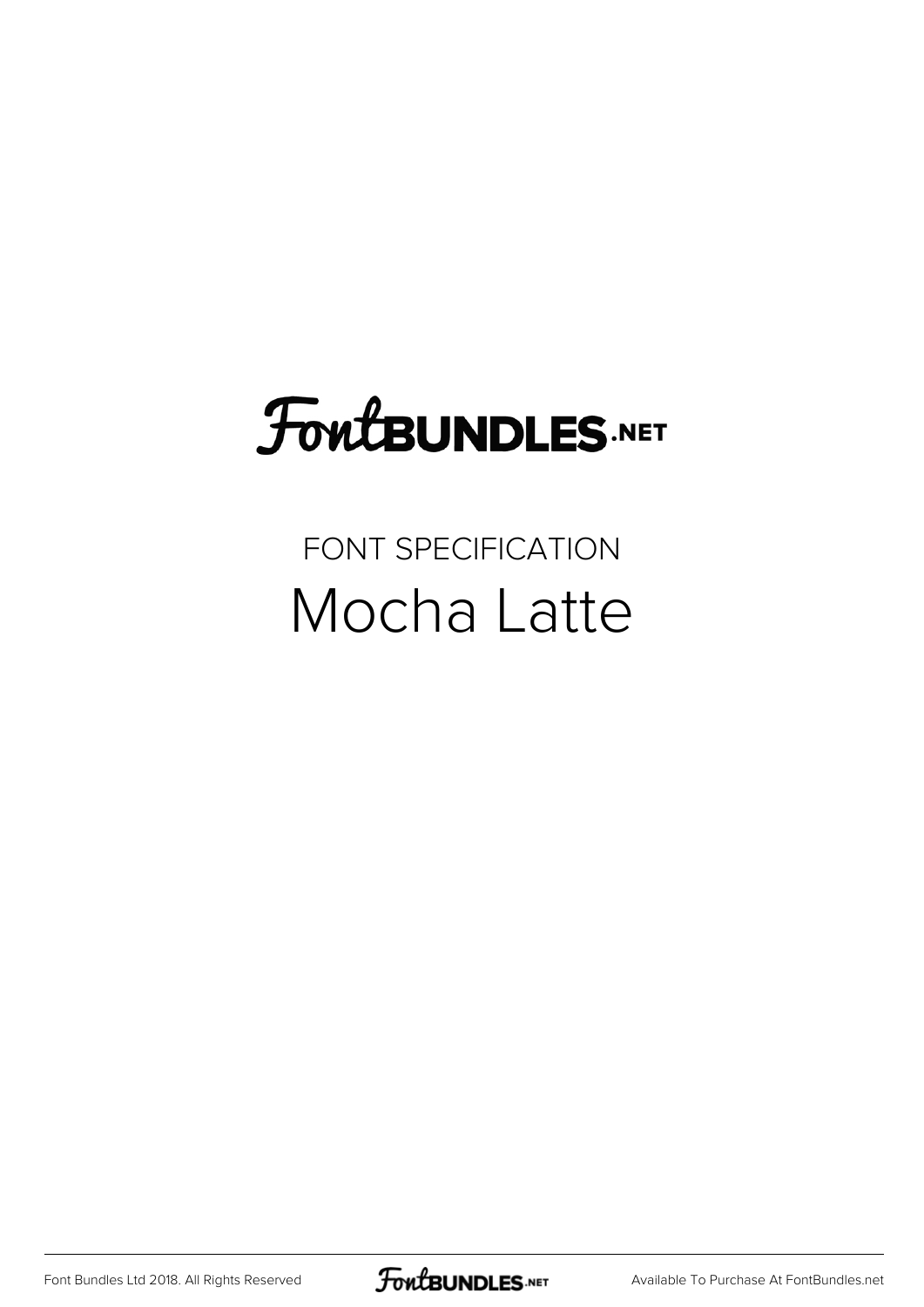### SS-Mocha Latte Bold - Regular

**Uppercase Characters** 

### ABCDEFGHIJKLMNOPQRSTUVWXYZ

Lowercase Characters

gbcdefghijklmnopqrstuvwxyz

**Numbers** 

## 0123456789

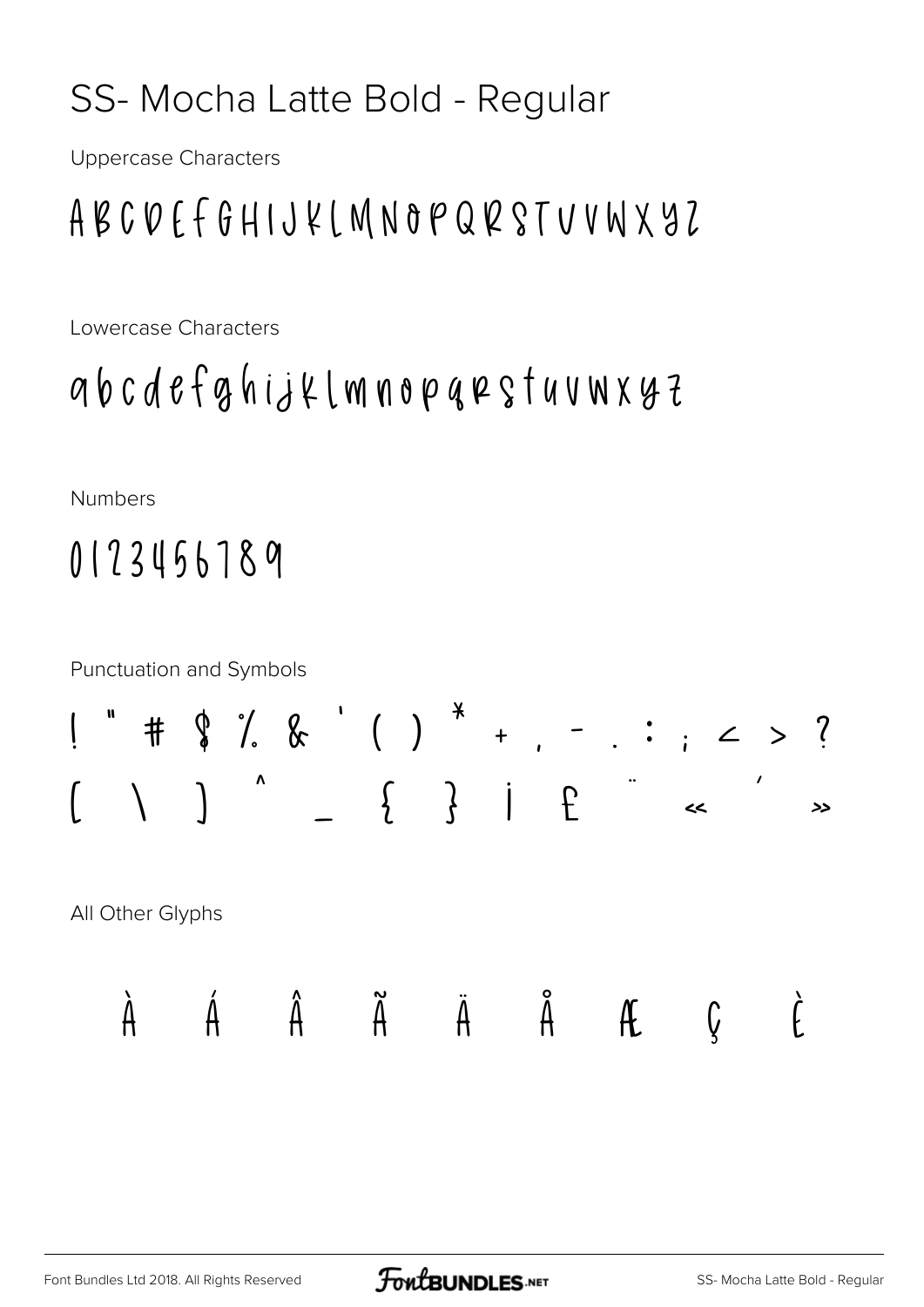|            | $\acute{\epsilon} \quad \  \  \, \acute{\epsilon} \quad \  \  \, \ddot{\epsilon} \quad \  \  \, \dot{\textbf{i}} \quad \  \  \, \acute{\textbf{i}} \quad \  \  \, \ddot{\textbf{i}} \quad \  \  \, \ddot{\textbf{v}} \quad \  \, \ddot{\textbf{w}}$ |  |  |  |
|------------|-----------------------------------------------------------------------------------------------------------------------------------------------------------------------------------------------------------------------------------------------------|--|--|--|
|            | $\dot{\mathsf{U}}\qquad \dot{\mathsf{U}}\qquad \dot{\mathsf{U}}\qquad \dot{\mathsf{U}}\qquad \dot{\mathsf{U}}\qquad \dot{\mathsf{U}}\qquad \dot{\mathsf{U}}\qquad \dot{\mathsf{U}}\qquad \dot{\mathsf{U}}\qquad \dot{\mathsf{U}}$                   |  |  |  |
|            | $\begin{matrix} \hat{\mathsf{U}} & \tilde{\mathsf{U}} & \tilde{\mathsf{Y}} & \mathsf{P} & \mathsf{B} & \mathsf{B} & \mathsf{A} & \mathsf{A} & \mathsf{A} & \mathsf{A} \end{matrix}$                                                                 |  |  |  |
|            | $\ddot{q} \qquad \ddot{q} \qquad q \qquad q \qquad \zeta \qquad \dot{\theta} \qquad \dot{\theta} \qquad \dot{\theta} \qquad \ddot{\theta} \qquad \dot{\theta}$                                                                                      |  |  |  |
|            |                                                                                                                                                                                                                                                     |  |  |  |
|            | $\ddot{\theta}$ + $\theta$ $\dot{u}$ $\acute{u}$ $\ddot{u}$ $\ddot{u}$ $\acute{y}$ $\dot{\varphi}$                                                                                                                                                  |  |  |  |
| $\ddot{y}$ | Of or $\hat{W}$ $\hat{W}$ $\hat{Y}$ $\hat{Y}$ $\hat{Y}$                                                                                                                                                                                             |  |  |  |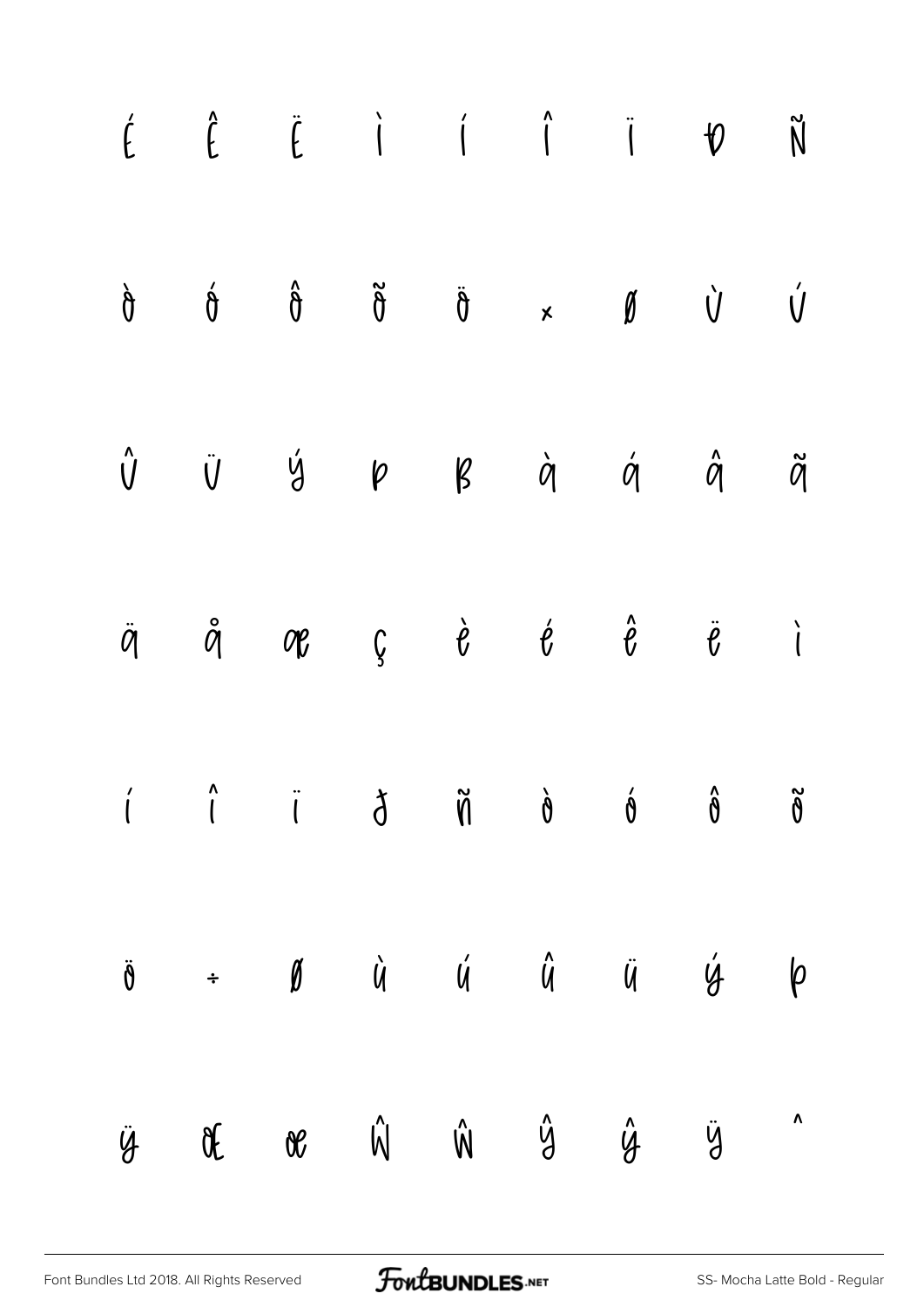|    |             | $\epsilon$ > $\epsilon$ - he aj al ar ars |  |  |  |
|----|-------------|-------------------------------------------|--|--|--|
|    |             | anet of offs of dd ha hy ij il            |  |  |  |
|    |             | ily in ing it ita itr it kl la            |  |  |  |
|    |             | It ly nj oj se ss st th thy               |  |  |  |
| te | $-\sqrt{2}$ |                                           |  |  |  |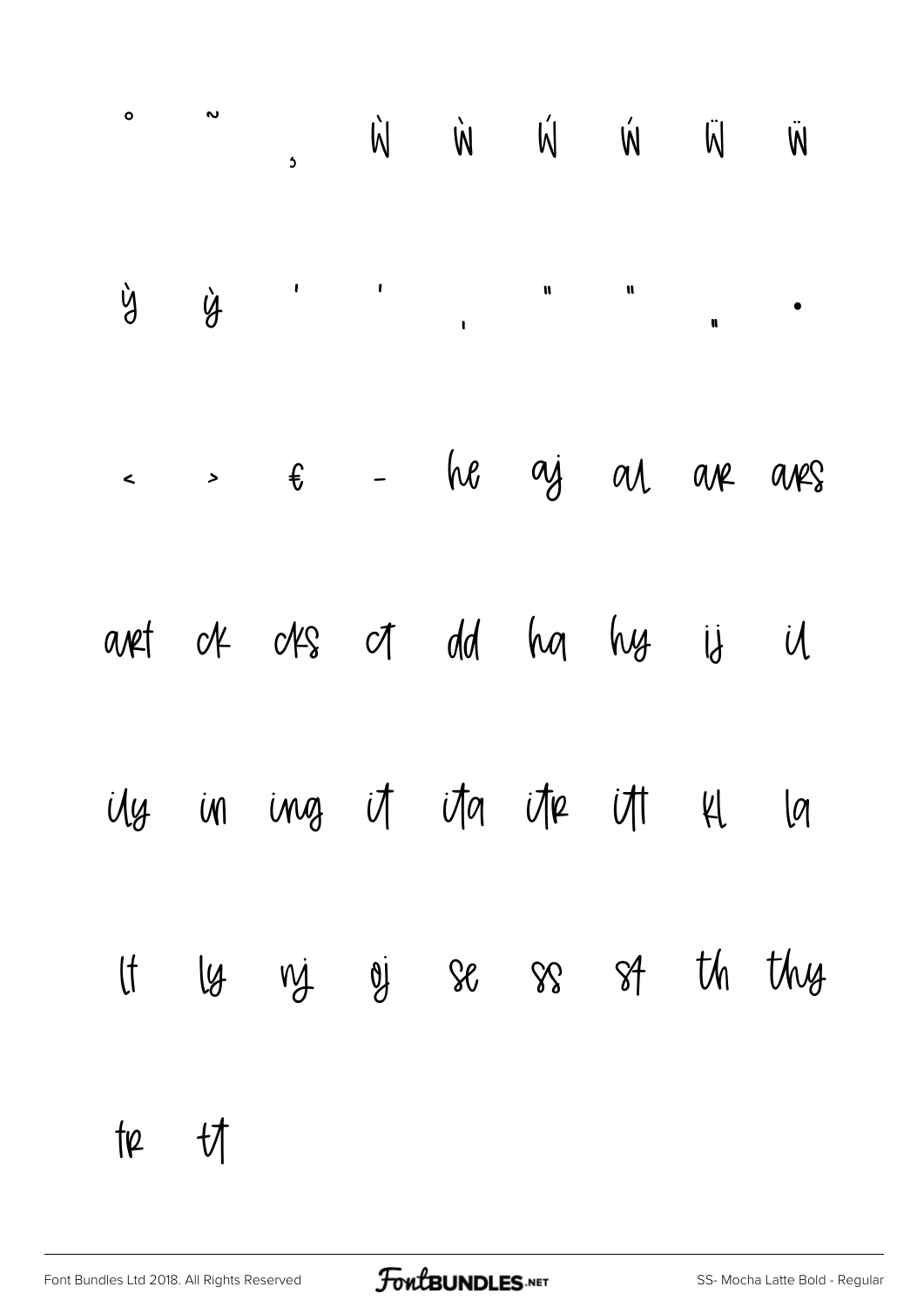#### SS-Mocha Latte Regular - Regular

**Uppercase Characters** 

### ABCDEFGHIJKLMNOPQRSTUVWXYZ

Lowercase Characters

abcdefahijklmnopqrstuvwxyz

**Numbers** 

### 0123456789

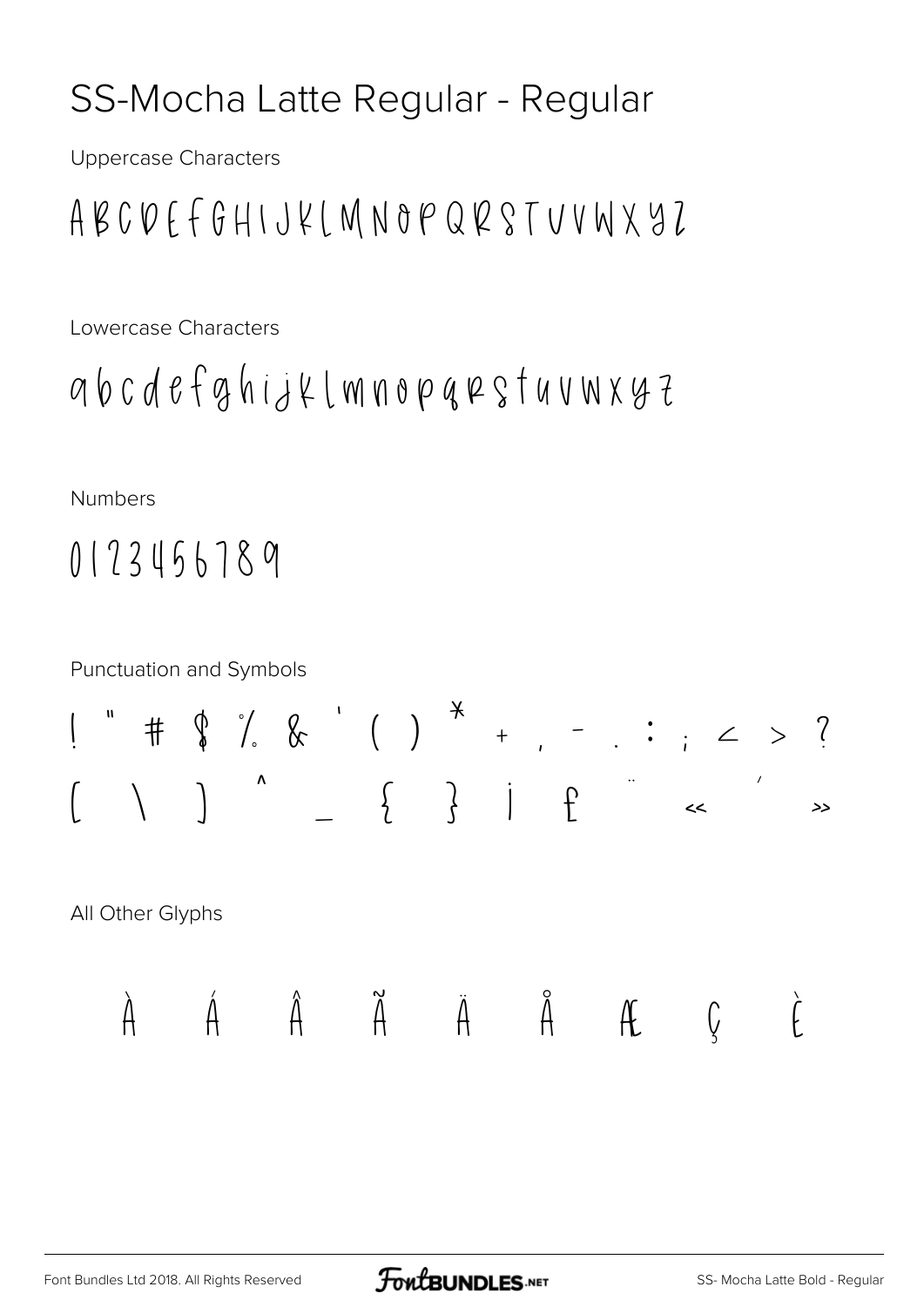|  | $\acute{\mathsf{E}}\qquad \  \  \, \acute{\mathsf{E}}\qquad \  \  \, \acute{\mathsf{I}}\qquad \  \  \, \acute{\mathsf{I}}\qquad \  \  \, \acute{\mathsf{I}}\qquad \  \  \, \acute{\mathsf{I}}\qquad \  \  \, \acute{\mathsf{V}}\qquad \  \  \, \mathsf{V}\qquad \  \  \, \mathsf{N}$                                                                                                                                                                                                                   |  |  |           |
|--|--------------------------------------------------------------------------------------------------------------------------------------------------------------------------------------------------------------------------------------------------------------------------------------------------------------------------------------------------------------------------------------------------------------------------------------------------------------------------------------------------------|--|--|-----------|
|  | $\dot{\mathsf{U}} \qquad \dot{\mathsf{U}} \qquad \mathsf{W} \qquad \mathsf{W} \qquad \dot{\mathsf{U}} \qquad \mathsf{W} \qquad \dot{\mathsf{U}} \qquad \dot{\mathsf{U}} \qquad \dot{\mathsf{U}} \qquad \dot{\mathsf{U}}$                                                                                                                                                                                                                                                                               |  |  |           |
|  | $\begin{matrix} \hat{U} \quad \  \  \, \ddot{U} \quad \  \  \, \dot{Q} \quad \  \  \, \rho \quad \  \  \, \beta \quad \  \  \, \dot{\alpha} \quad \  \  \, \dot{\alpha} \quad \  \  \, \dot{\alpha} \quad \  \  \, \ddot{\alpha} \quad \  \  \, \ddot{\alpha} \quad \  \, \ddot{\alpha} \quad \  \, \ddot{\alpha} \quad \  \, \ddot{\alpha} \quad \  \, \ddot{\alpha} \quad \  \, \ddot{\alpha} \quad \  \, \ddot{\alpha} \quad \  \, \ddot{\alpha} \quad \  \, \ddot{\alpha}$                         |  |  |           |
|  | $\ddot{\mathcal{O}}\qquad \qquad \ddot{\mathcal{O}}\qquad \qquad \mathcal{O}\qquad \qquad \dot{\mathcal{O}}\qquad \qquad \dot{\mathcal{O}}\qquad \qquad \dot{\mathcal{O}}\qquad \qquad \dot{\mathcal{O}}\qquad \qquad \dot{\mathcal{O}}\qquad \qquad \dot{\mathcal{O}}\qquad \qquad \dot{\mathcal{O}}\qquad \qquad \dot{\mathcal{O}}\qquad \qquad \dot{\mathcal{O}}\qquad \qquad \dot{\mathcal{O}}\qquad \qquad \dot{\mathcal{O}}\qquad \qquad \dot{\mathcal{O}}\qquad \qquad \dot{\mathcal{O}}\qquad$ |  |  |           |
|  |                                                                                                                                                                                                                                                                                                                                                                                                                                                                                                        |  |  |           |
|  | $\ddot{\theta}$ = $\dot{\theta}$ $\dot{\theta}$ $\dot{\theta}$ $\dot{\theta}$ $\ddot{\theta}$ $\ddot{\theta}$ $\dot{\theta}$ $\dot{\theta}$                                                                                                                                                                                                                                                                                                                                                            |  |  |           |
|  | $\ddot{y}$ or $\dot{W}$ $\dot{W}$ $\dot{y}$ $\dot{y}$ $\ddot{y}$                                                                                                                                                                                                                                                                                                                                                                                                                                       |  |  | $\lambda$ |

[Font Bundles Ltd 2018. All Rights Reserved](https://fontbundles.net/) **FoutBUNDLES.NET** [SS-Mocha Latte Regular - Regular](https://fontbundles.net/) - Regular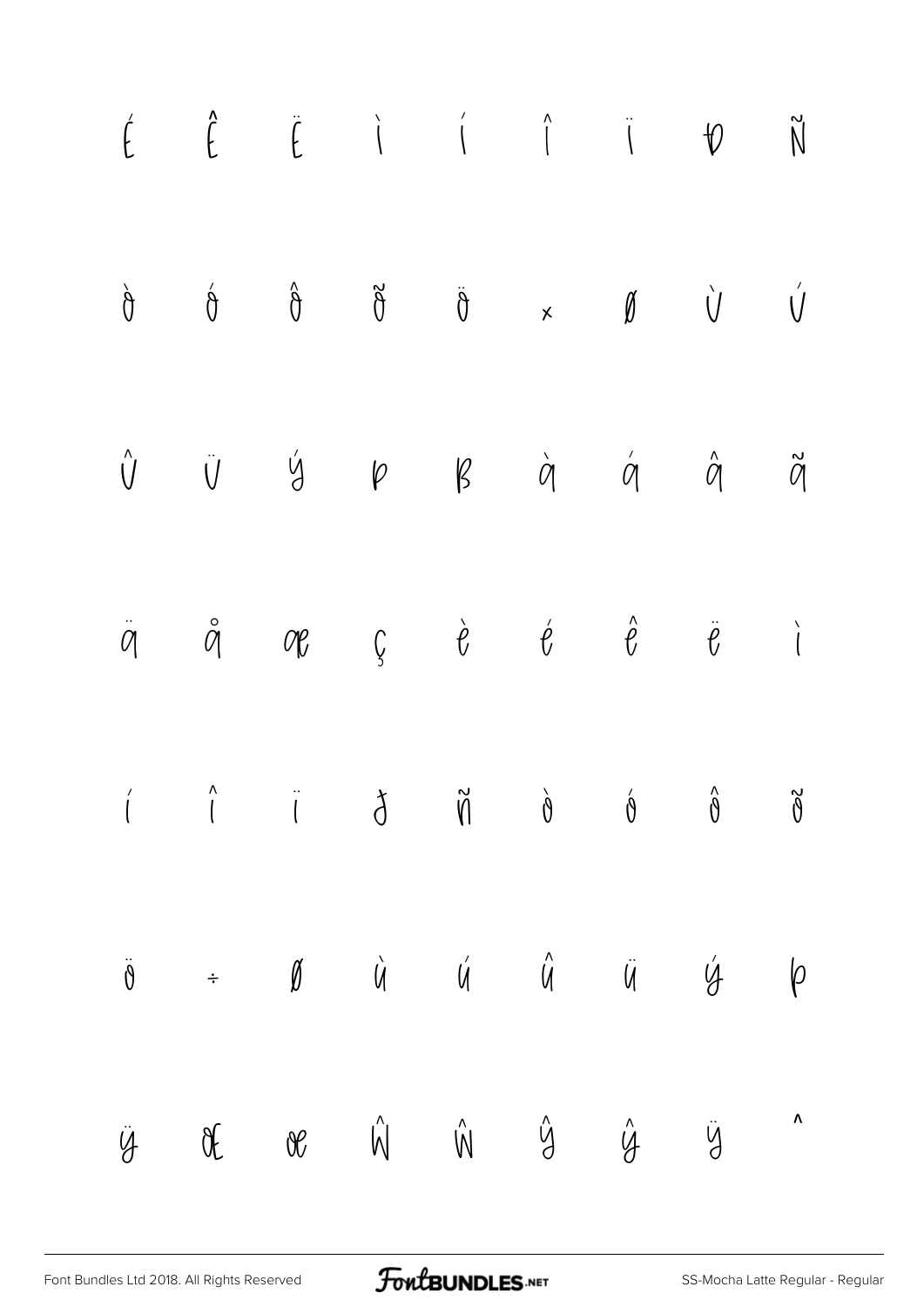|    |             | $\leftarrow$ > $\epsilon$ - he ay an are are |  |  |  |
|----|-------------|----------------------------------------------|--|--|--|
|    |             | anet of offs of dd ha hy ij il               |  |  |  |
|    |             | ily in ing it ita itre itt kl la             |  |  |  |
|    |             | It ly ny oj se ss st th thy                  |  |  |  |
| te | $-\sqrt{2}$ |                                              |  |  |  |